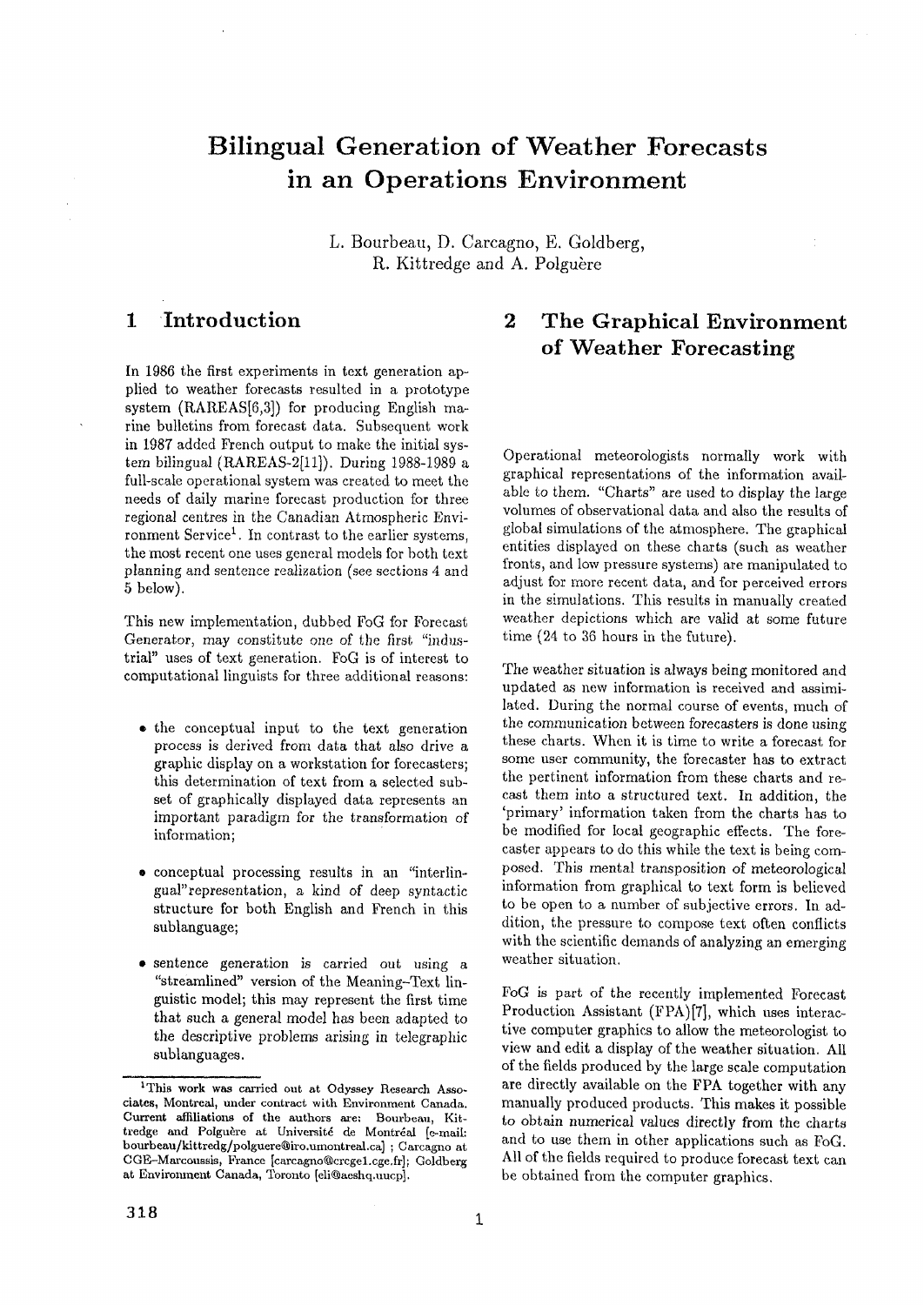#### **3 From Data to Concepts**

A sampling procedure is used to determine values of these fields at specific latitude and longitudes which have been pre-selected as being representative of weather conditions over a specified geographic area. Computer animation techniques are used to interpo~ late between the standard chart times (normally ew. cry 1.2 hours) to whatever time resolution is required for the text product. Currently, charts are available at intervals of three hours through the forecast period. The problem is that this yields nine values for a 24 hour forecast. Practical considerations limit the number of events (e.g. shifts in wind speed or direction) in a forecast to three or four, depending on the severity of the weather. The conceptual phase of the processing treats the sampled data so that only the significant events in time and space are passed on to textual encoding.

Conceptual processing involves several stages. 1) Events requiring "weather warnings" are identified and stored before any data smoothing is done, 2) Sampled data is smoothed with respect to time so that only the significant weather changes are retained, 3) Spatial smoothing is done so that areas sharing similar weather conditions can be grouped together in the text. We have noticed, however, that the notion of "significance" is partly dependent on the ability of the lexicon of the forecast language to make semantic distinctions. Thus, a wind change of 30 degrees is more likely to be judged significant when it crosses the boundary between, say, *northeasterly* and *easlerly,* than when it stays entirely within the range of one of these terms. The semantic granularity of temporal adverbs has a similar "anticipatory" effect on the way generalizations are made over tirne. This constitutes a kind of filter on content determination that precedes formal text planning.

#### **4 Text Planning**

Text planning in FoG consists of three stages: content determination, text structuring and interlingua production. Content determination covers the problems of (1) converting the smoothed data on significant meteorological events into complex objects appropriate for inferencing, one object for each meteorological event of interest, and (2) using the structured data objets to compute additional concepts needed to talk about transitions between weather events. The output of content determination is, for each forecast area, an enriched data object called a "text content representation".

Text structuring consists basically of finding the optimal way of cutting each text content representstion (the conceptual representation corresponding to one future text) into sentencc~sized chunks of infor~ mation ("sentence partitioning") within the complex text structure. The chunks are then linearly ordered according to principles that are sometimes domainspecific, but often more general (e.g., temporal sequence). There is a subsidiary problem of making full or partial copies of certain concepts to assure continuity of reference between consecutive sentences. The output of the text structuring process gives, for each forecast area, a partitioned and possibly enriched structure called the "text representation".

The final stage in text planning involves converting the single partitioned text representation into an actual sequence of conceptual representations for individual sentences. The strong similarity between forecast styles and structures used in Canadian marine forecasts in the two official languages makes it possible to formulate a single interlingual structure, which can map quite directly to the "deep" syntactic structure of the corresponding sentence in either English or French. The primary issue here is the identity of information conveyed in the two parallel sublanguages, and the fact that sentence scoping may be performed in identical ways on the text con- tent representations used for English/French. There is no guarantee that such an interlingua would suffice for a language using a very different conceptual system or communication style for weather phenomena (e.g., hmktitut).

## **5 Meaning-Text Realization Component**

The last part of forecast generation involves the relatively well-developed technique of sentence realization. By this we mean the conversion of interlingual representations of English/French sentences into acceptable word strings in one or the other of these two languages. To guarantee generality and long-term flexibility of linguistic modelling, we have chosen to use the Meaning-Text linguistic theory of Mel'cuk[8], which has also served as the framework for text generation in other technical sublanguages[5,4]. Because of the lack of semantic paraphrase in the forecasting sublanguage considered, however, we have eliminated the semantic net representations from the processing stages, passing directly from interlingual representations to deep syntactic dependency trees[10]. We have implemented a fragment of an existing Meaning-Text model for English[9] and adapted this model for French.